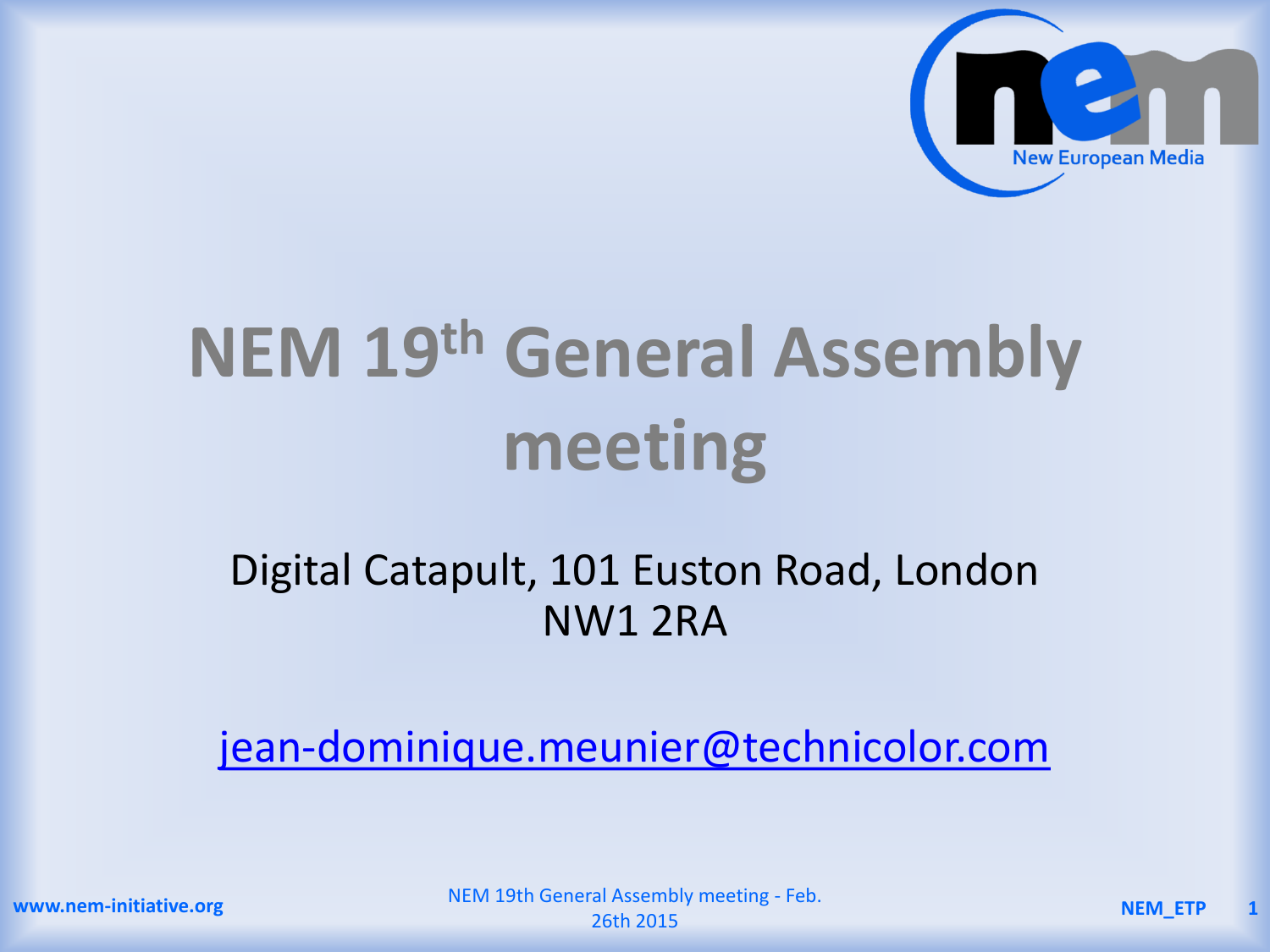

# **#NEM\_ETP**

NEM 19th General Assembly meeting - Feb. 26th 2015 **#NEM\_ETP <sup>2</sup>**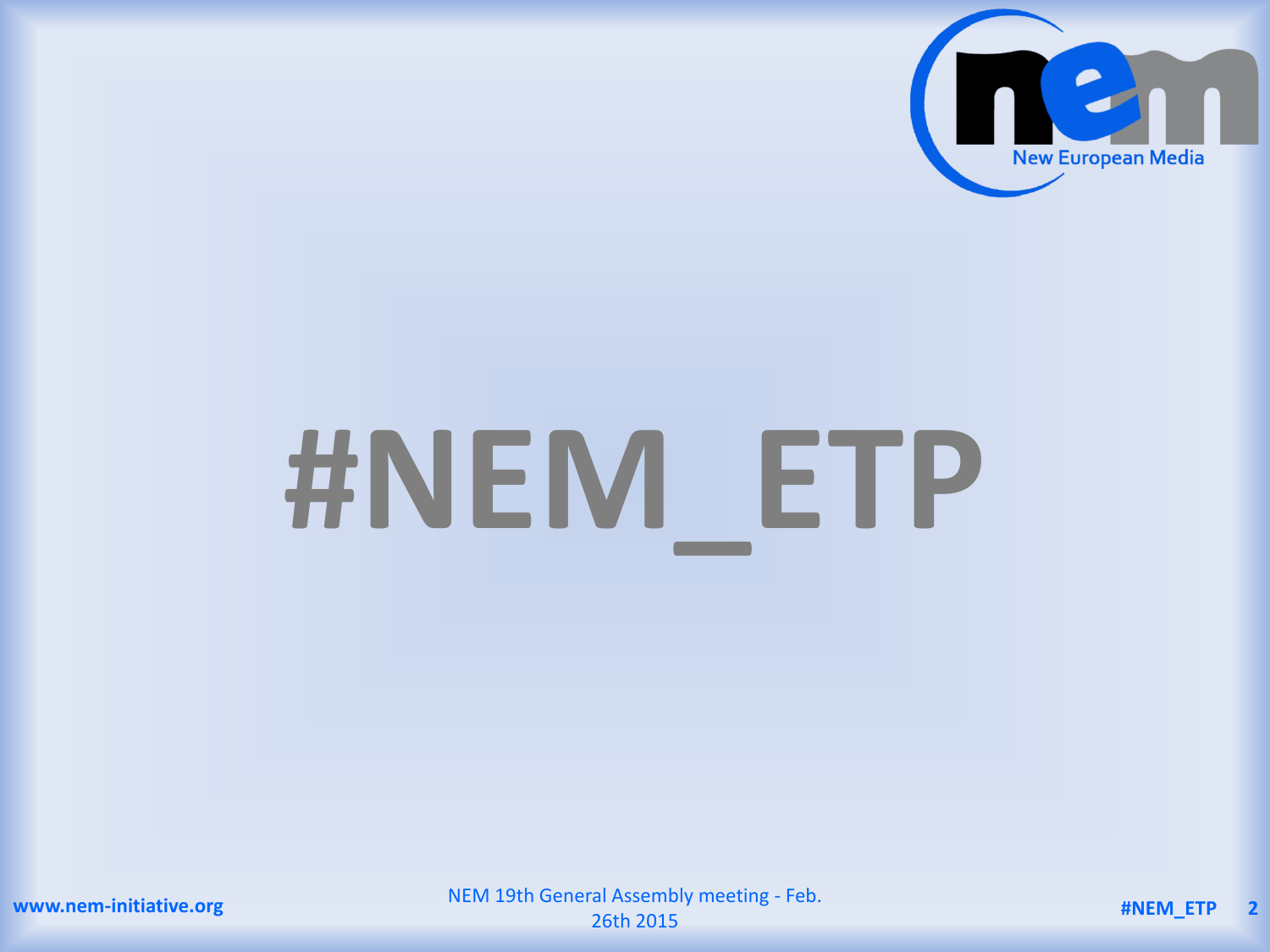



**Welcome to** 

#### **New European Media**

NEM 19th General Assembly meeting - Feb. 26th 2015

www.nem-initiative.org

#NEM\_ETP  $\overline{\mathbf{3}}$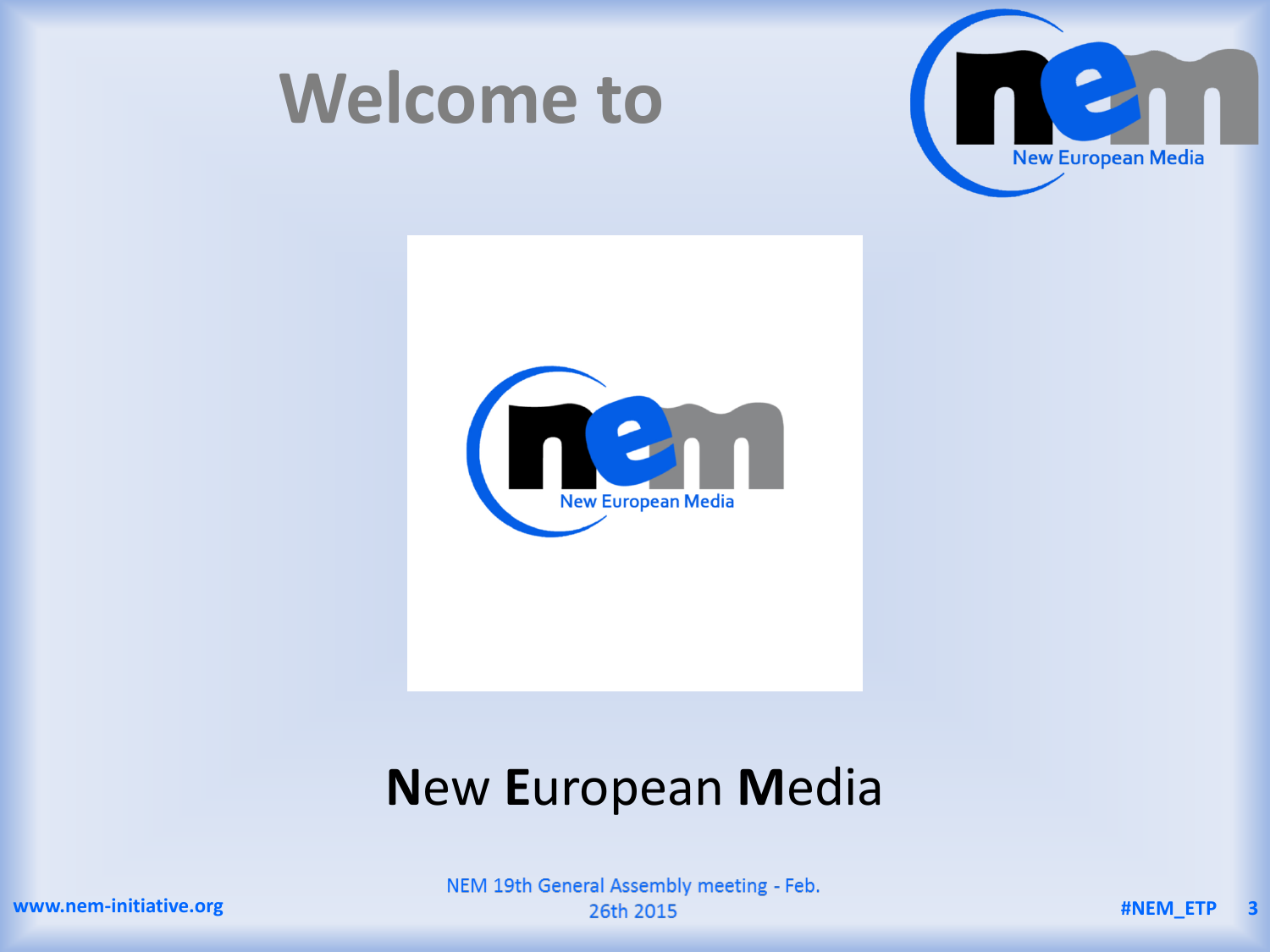

### **NEM…**

#### **is THE Horizon 2020 European Technology Platform dedicated to Content**

*dealing with Connected, Converging and Interactive Media & Creative Industries'*

driving the future of digital experience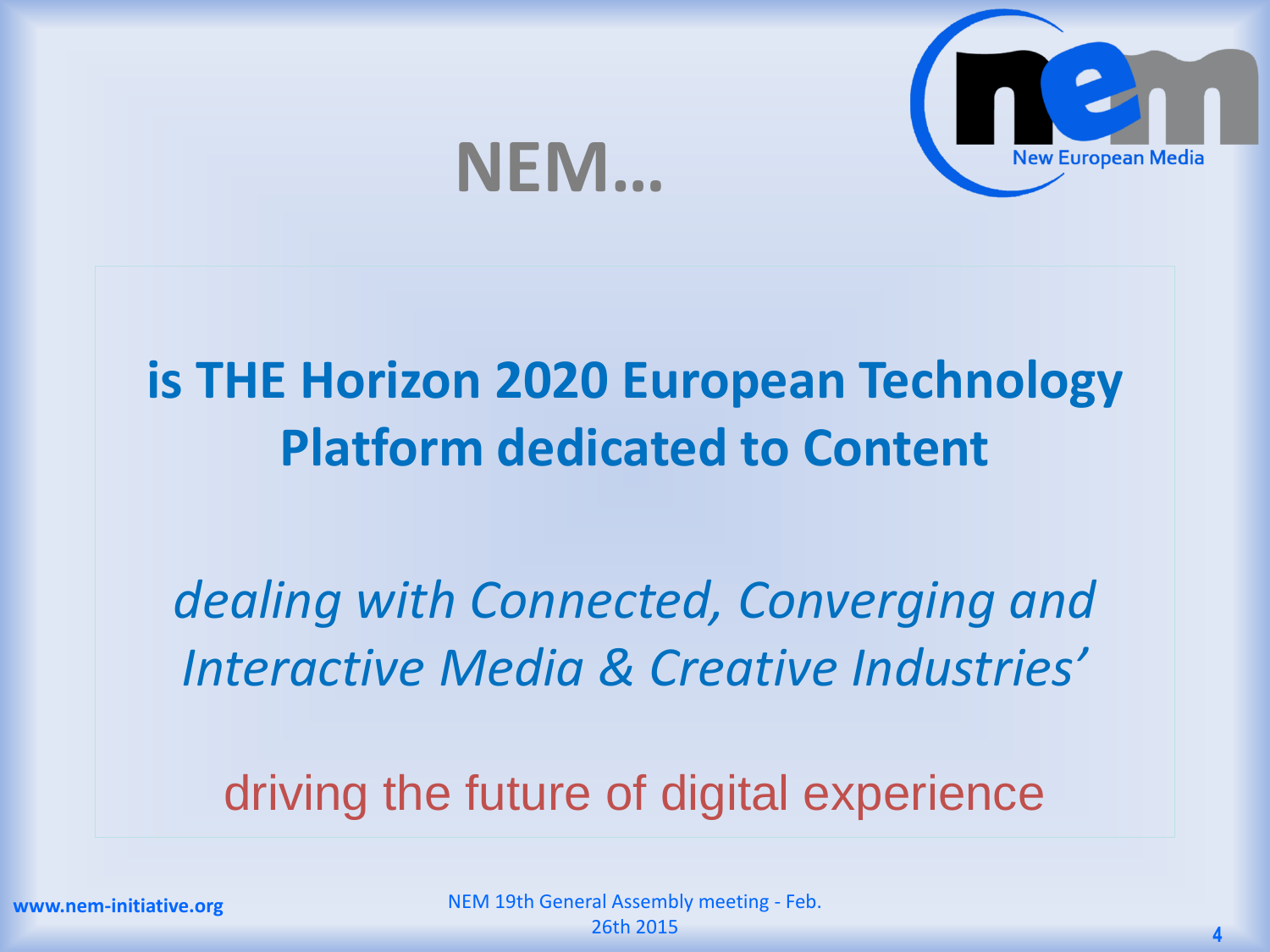## **New NEM in a nutshell**





NEM 19th General Assembly meeting **#NEM\_ETP 5** - Feb. 26th 2015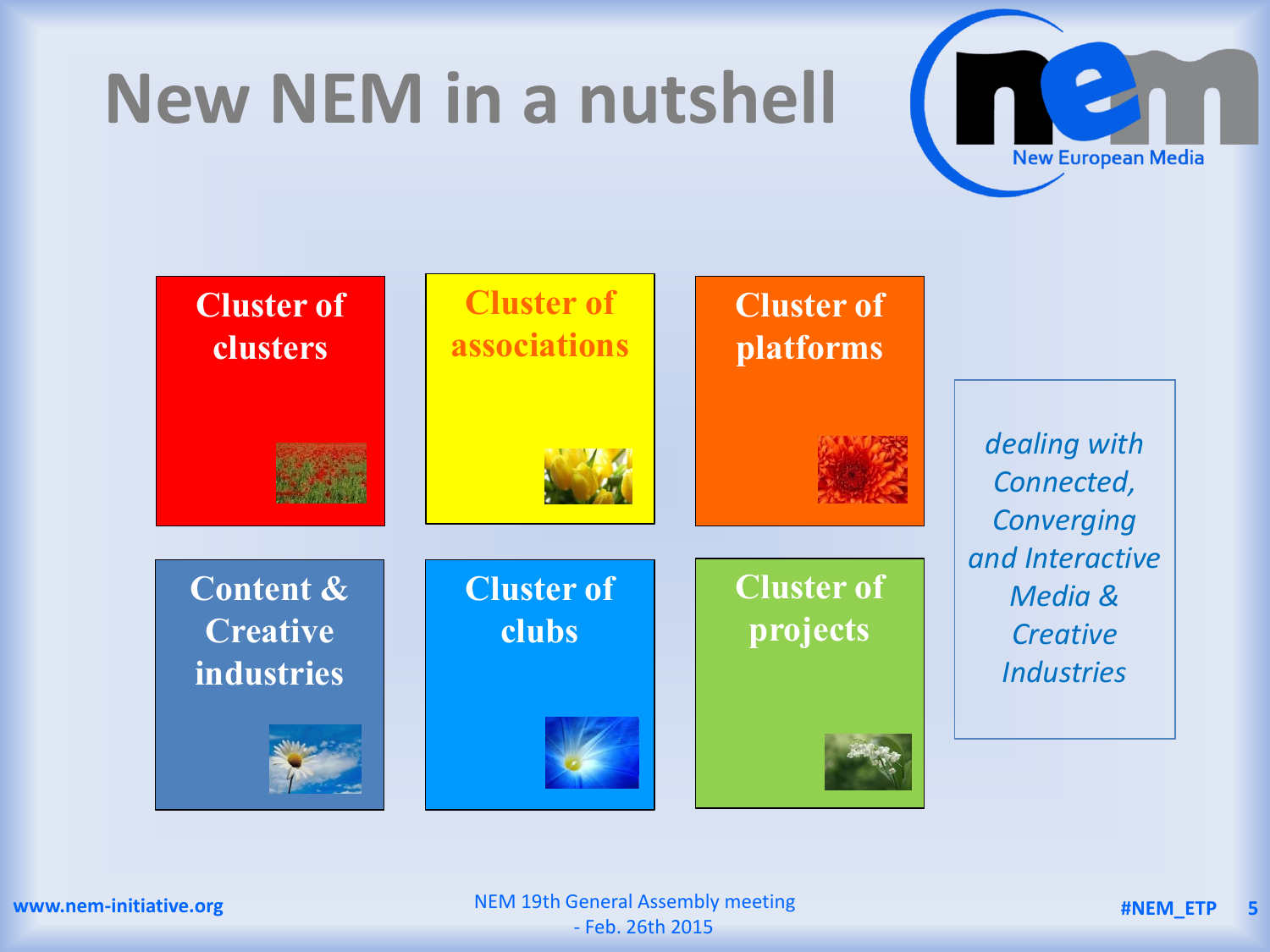### **You are today from …**



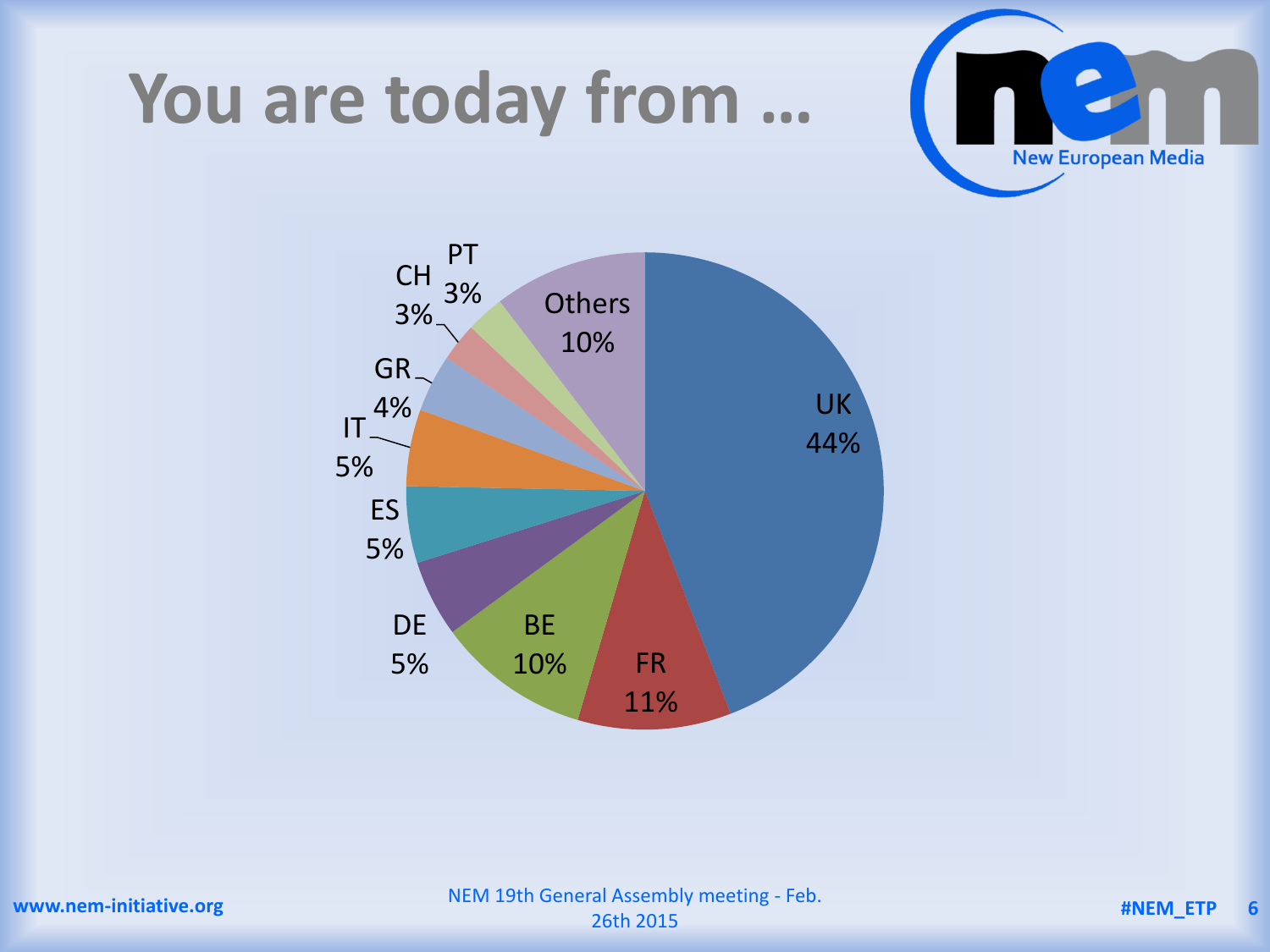

11:00 - 11:20 Building a sustainable innovation ecosystem for a the future of digital news media (Rolf

11:20 - 12:30 Expression of interests by NEM members (moderator: Halid Hrasnica, Euresoom GmbH

- . TRANSPORT+: Towards social media services providing more than media transport (Luis
- López Fernández, Universidad Rey Juan Carlos / Madrid Network Cluster) Innovation opportunities with Nordic NxtMedia (Andrew Perkis, NTNU and Advisory Borad
- . Multimodal OTT (Matteo Villa, FINCONS Spa)
- 
- . FI-ADOPT 3rd Open Call (Theodore Zahariadis, Synelixis) . Attention ON publishing and the creative content sector: Creativity in digital storytelling at the intersection between policy, industry and research (Nina Klein and Holger Volland, Frankfurt . Opportunities with the Media Innovation Studio (Paul Egglestone, WAN IFRA)
- . Introduction to TWIST (Pierre Collin, TWIST cluster)

12:30 - 14:00 Lunch break

14:00 - 14:20 5G Networks of the Future (Hamid Falaki, Digital Catapult)

14:20 - 14:40 NEM position paper on Accessibility: Can UHDTV really change the world? (David Wood, European Broadcaster Union)

14:40 - 15:10 Creative industries in UK (Colin Davidson, The Imaginarium Studio's Chief Scientist)

15:10 - 15:30 FIWARE Mundus: The Path to a Global Future Internet Ecosystem (Monique Calisti, Martel-Consulting)

15:30 - 16:00 NEM challenges 2015 (Jean-Dominique Meunier, NEM Chairman, Technicolor)

16:00 - 16:30 AOB and meeting closure

# **Agenda**



#### www.nem-initiative.org

NEM 19th General Assembly meeting - Feb. 26th 2015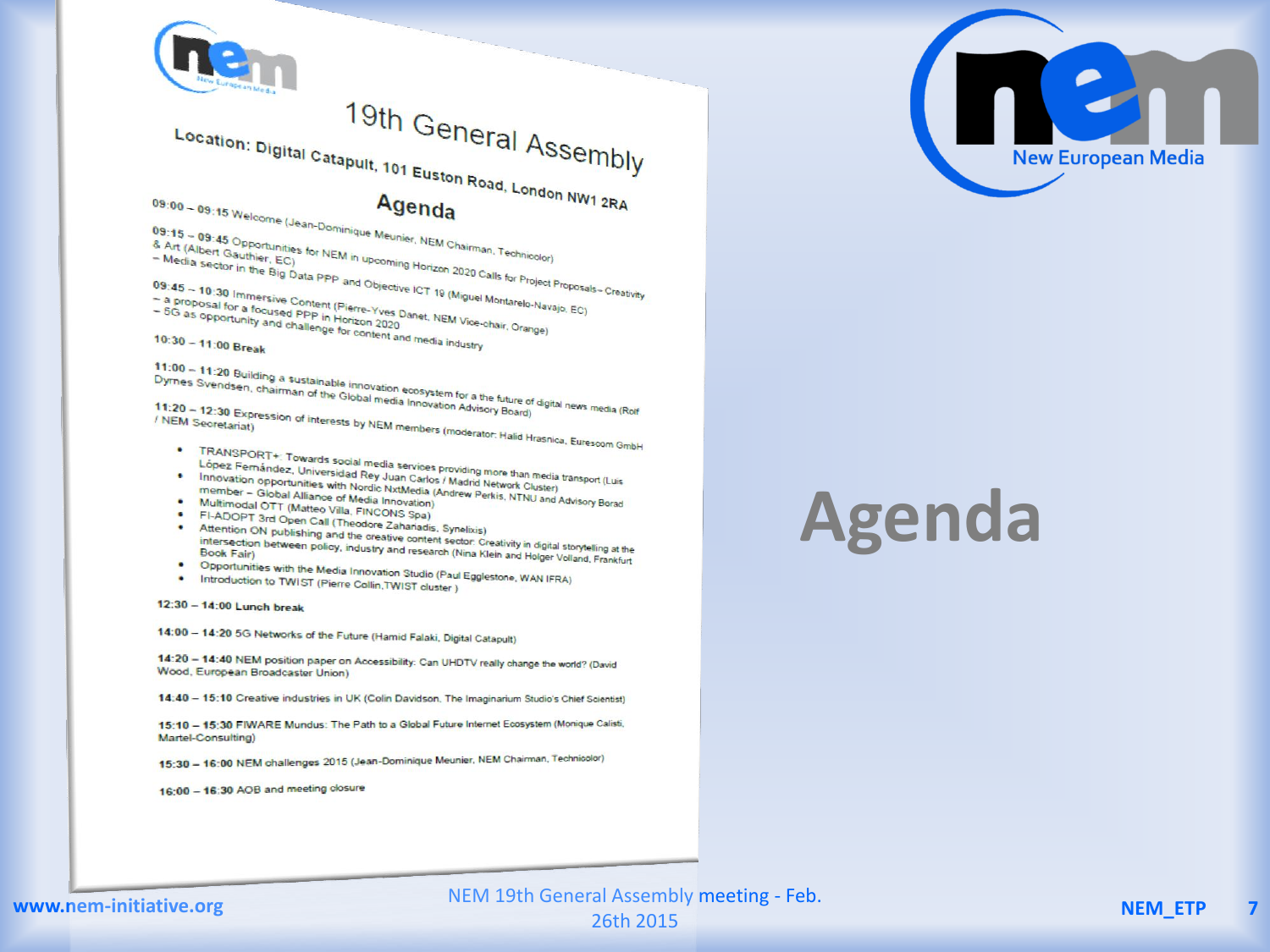

# **Enjoy &**

#### tweet !

**www.nem-initiative.org**

NEM 19th General Assembly meeting - Feb. 26th 2015 **#NEM\_ETP <sup>8</sup>**